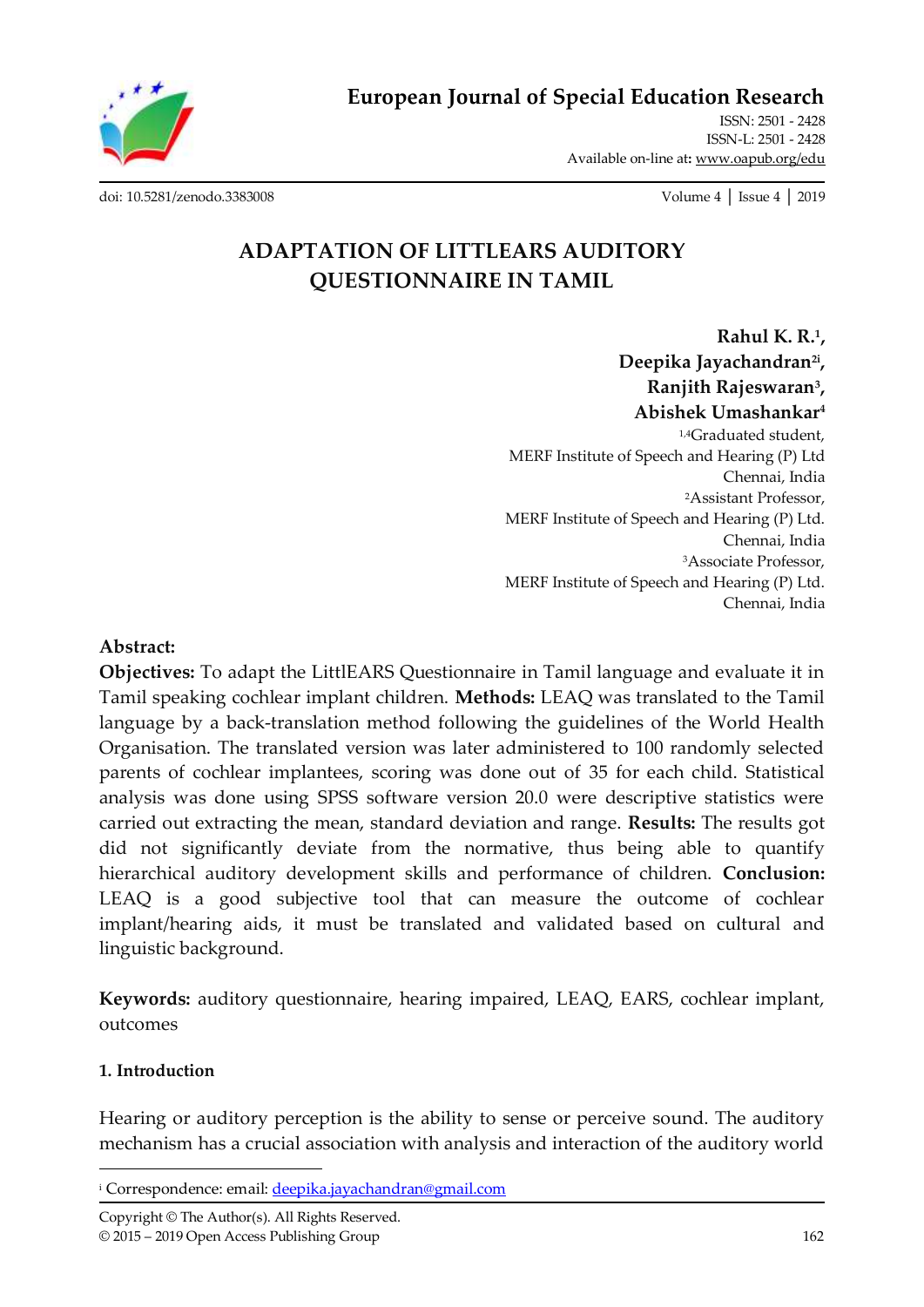which are vital for communication and listening. Alterations in this mechanism will upshot the hearing loss. Individuals with hearing loss have lack of auditory feedback which in turn impairs the individual's oral communication development in reception as well as in the expression, mainly in aspects related to speech and voice [1]. Hearing aids and cochlear Implants aids in the loss of hearing sensitivity, hearing aids amplify the sound and cochlear Implant directly stimulates the cochlea.

The cochlear implant is a neuroprosthetic device that directly stimulates the auditory nerve fibres, it converts incoming acoustic energy directly into electrical current [2], [3]. Osberger in 2002 [4] alleged that the cochlear implant significantly improves the acquisition and utilization of spoken language and has affirmative social and mental impacts as well.

It is essential to measure the outcomes of hearing aid or cochlear implant in hearing-impaired individuals for a progress check and gives the clinician the feedback about the usage. There have been objective tools used to measure the outcomes and some of them include electrically evoked Compound Action Potential (eCAP), Cortical Auditory Evoked Potential (CAEP), Electrically Evoked Stapedial Reflex Threshold (eSRT) etc.

As children are implanted at a very young age after the new-born hearing screening, it is essential to also use subjective tools in identifying their progress. Subjective measures provide the clinician with the opportunity to estimate the realistic status of the child when compared to objective tools. These tools evaluate the auditory ability of the child; they are directed at parents or caregivers and cover the necessary domains for auditory behaviour at natural contexts [5]. However, still, there is a lack of these test materials validated in different languages. Some of the subjective tools include

Categories of Auditory Perception Scale (CAP) [6] and Speech Intelligibility Rating (SIR) [7] scales are the most commonly used rating scales among all others rating scales and with questionnaires meaningful auditory integration scale (MAIS) [8], and Infant toddler Meaningful auditory integration scale (IT- MAIS) is used.

Among all "EARS (Evaluation of Auditory Response to Speech) family" has got crucial importance as it provides information related to normal auditory development and also it has modified questionnaires across ages. It includes LittlEARS Diary and LittlEARS Auditory Questionnaire (LEAQ), Evaluation of auditory response to speech (EARS) and Teen EARS are the few parental questionnaires which we assess auditory perception outcomes in all the children's of all ages.

The present study focusses on translating and adapting the LittlEARS questionnaire in Tamil context. Main aspect for focus in translation and adaptation was to potentially avoid reliability problems aroused by form fillers (parents or caregivers). Reading and answering process requires substantial understanding of questions and individual aspects (cognition, language and extra-linguistic factors) in relevant to the context. As a result, this study provides a normative for the Tamil version in accordance with the auditory development scores for Tamil speaking children.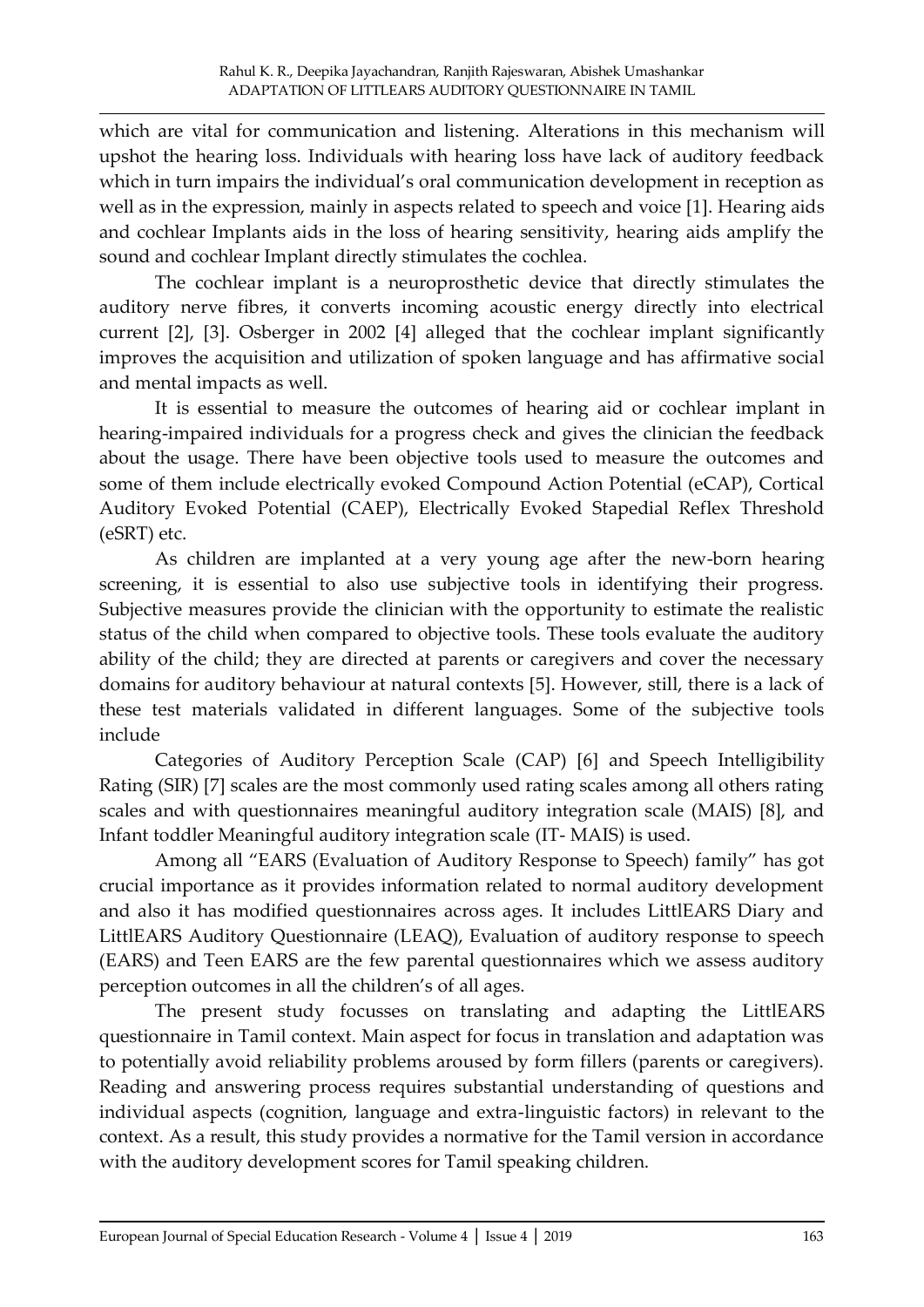### **2. Literature Review**

LittlEARS is a questionnaire which accounts for the development and betterment of auditory behaviour in paediatric cochlear implantees over time as that of typical auditory development [9]. This tool not only assesses the auditory behaviour of children who receives a hearing before 24 months but also assesses the auditory preverbal skills less than 2 years of age. On considering the cross-cultural changes and linguistic variations, LittlEARS has been translated and validated in 15 various languages mainly because of its uniqueness in measuring young children's auditory behaviour as time follows.

Some of the studies like Validation of the Mandarin version of the LittlEARS auditory questionnaire where they successfully validated the tool in Mandarin language and are using it in their clinical population [10].

The tool was also validated in the Polish version, where they had concluded that the psychometric analyses support the use of Polish version in Polish Polish-speaking children [11].

The tool validated in Spanish reveals that the Spanish version is a culturally appropriate tool to assess the development of auditory behaviour in Spanish children who are 24 months younger [12].

The translated versions must have the same variable measures of the original version [13]. The translation involves 4 steps and the first step is where the original version is translated to the target language, second step is where the translated version is back-translated into the original version, the second version of this is created in similar steps, third step is where both the versions are translated back to the original version, final step is where the content validation must be done.

There is a lack of a subjective tool to assess the auditory behaviour in Tamil speaking population, with reference to previous authors who have translated and validated LEAQ in their respective languages, there is a need to have a validated Tamil test material that can assess auditory behaviours in Tamil speaking children below the age of 2 years. LEAQ is found to be the best material to have domains that can assess auditory behaviours.

### **3. Materials and Methods**

A cross-sectional descriptive study was designed to evaluate the parental experiences and Pre-verbal auditory development of paediatric cochlear implantee that represent the Indian community.

Hundred random samples of parents of prelingual paediatric cochlear implantees who were implanted in the same centre participated in the study. Participants were unilateral cochlear implant (CI) user with a chronological age of one to ten years (mean age of 4.18 years) and implant age of six months to twenty-four months (mean age of 12.5 months) with a minimum of one Auditory Habilitation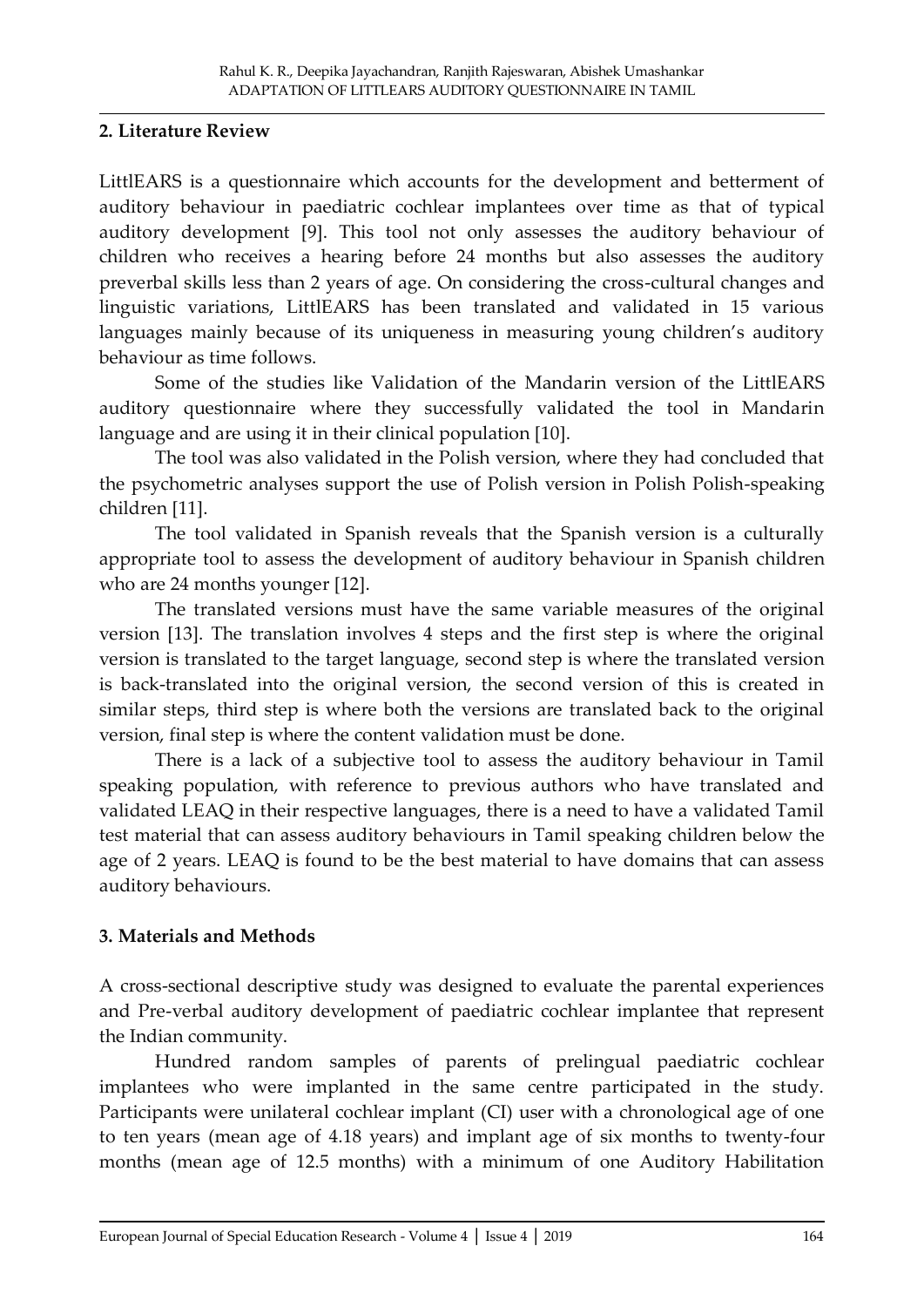Programme. All participants had aided responses within the speech spectrum and also they were individuals of regular cochlear implant usage.

The questionnaire was administered to the 100 parents who were native Tamil speakers and who were able to read Tamil were selected for the study. The overall design of the study was approved by the ethical committee of Madras ENT Research Foundation and MERF Institute of Speech and Hearing.

## **3.1 Procedure**

## **3.1.1 Translation and adaptation process**

The translation of this questionnaire was done on the basis of guidelines given by the World Health Organization (a process of translation and adaptation of instruments, 2008). This study included four phases:

- 1) Selection of questionnaire;
- 2) The forward and backward translation;
- 3) Content validation;
- 4) Pilot study.

Phase 1 - The selection of the questionnaire: extensive literature review was done to select an appropriate questionnaire to assess the parental perspectives and views of the child's auditory development. Among all LittlEARS Auditory Questionnaire (LEAQ) was selected as it has an association with early auditory skill and real-life auditory performance monitoring.

Phase 2 - Forward and backward translation: the questionnaire was subjected to translate into the Tamil language as most of the parents were Tamil speakers. Forward translation (English and Tamil) was done by a translator with good Tamil and English proficiency and back translation (Tamil and English) by linguist and professionals in speech and hearing

Phase 3 - Content validation: translated (Tamil) questionnaire was validated for resemblance with the original version and appropriateness with culture by 3 professional native Tamil speakers. Questions with 90% appropriateness and content relevance were finalised.

Phase 4 - A pilot study: a pilot study was done for the parents who were randomly selected to check the appropriateness and structure of the questions and statement for self-administering. After the pilot study final version of the questionnaire was selected for self-administering.

# **3.2 Administration**

The developed questionnaire was provided to the parents/caregivers of children with Cochlear Implant. The questionnaire consisted of 35 sequential age-related questions that should be given "Yes" or "No" by the parents. The questions hierarchy is in the order of simple to complex levels.

In prior to administration parents were instructed properly to reduce the response bias and answer each question based on his/her own experiences with their child. Out of 100 participants, 81 parents were interviewed face to face and four of them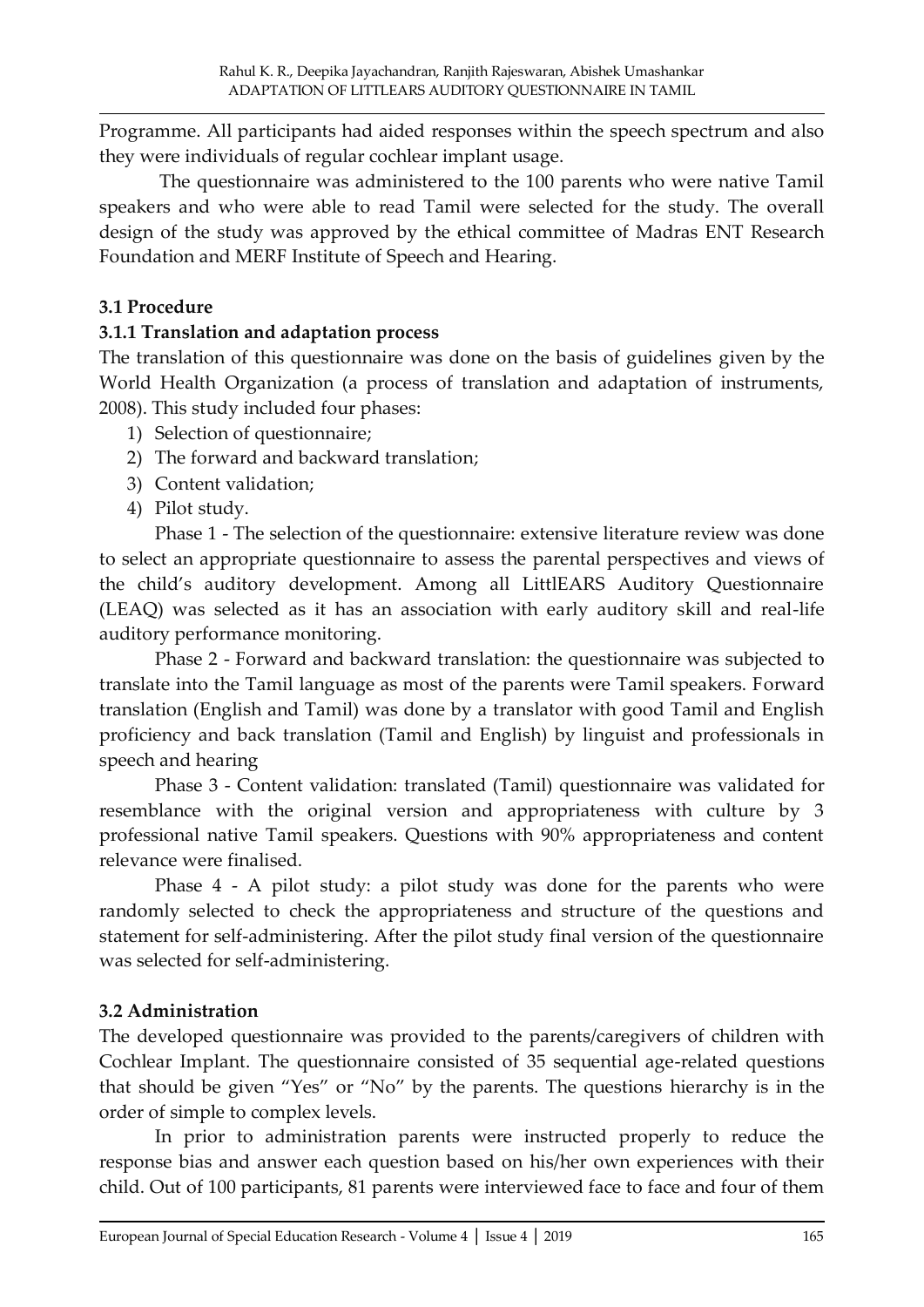were interviewed via e-mail and 15 of the parents were interviewed through phone call since parent could not access the centre.

Scoring of the LEAQ consists of "one" point for each yes answers and "zero" for no answers. Interpretations of the LEAQ is higher the "yes'' scores better the auditory development. The data for each group were tabulated and statistical analysis was carried out using statistical package for the social sciences (SPSS) software version 20.0. to profile the performance of the implanted children. Descriptive statistics and inferential statistics were done.

### **4. Results and Discussion**

Results from the pilot study reveal the questionnaire to be comprehendible and structurally appropriate for administration. The obtained LittlEARS scores and chronological age can be matched with the child's age-appropriate auditory behaviour development. Therefore the tabulated data were analysed using the descriptive statistics such as mean, standard deviation and range. All the participants included in the study were taken as a cluster of sample and their descriptive results were extracted, in which out of hundred participants fifty-one were females and forty-nine were males with their mean age of four years as the chronological age and 12 months as the implant age.

The overall LEAQ data showed 29.25 a better mean score for the considered implant age which signifies the implanted children had performed better in auditory developmental skills and pre-verbal skills within two years of implant age; hence the LEAQ questionnaire could quantify the hierarchical auditory developmental skills and performance of the children.

With better scores in Cochlear Implanted children, the present findings are in consensus with the earlier studies on LEAQ by Geal-Dor et al in 2011 [14], which highlights that implanted children with two years of hearing age have good score in LittlEARS questionnaire and also there is evidence which shows an increasing rate of development compare to normal hearing age children with LEAQ score. The better score for total participants indicates that they have age-appropriate cognitive abilities as well as better performance in auditory and preverbal skills which is attributed to the intensive auditory habilitation given after implantation.

The similar findings have been reported by Mederake et al in 2010 [15], the samples taken were within the two years of chronological age, hence their performances were found to be faster and near-normal auditory skills development. However, the findings can be partially supported, as the chronological age was not the considerable factor, as this present study inclusively focussed on the implant age rather than the chronological age, still the overall sample performance was found to be near normal development which is also supported by Coninx et al in 2009 [16].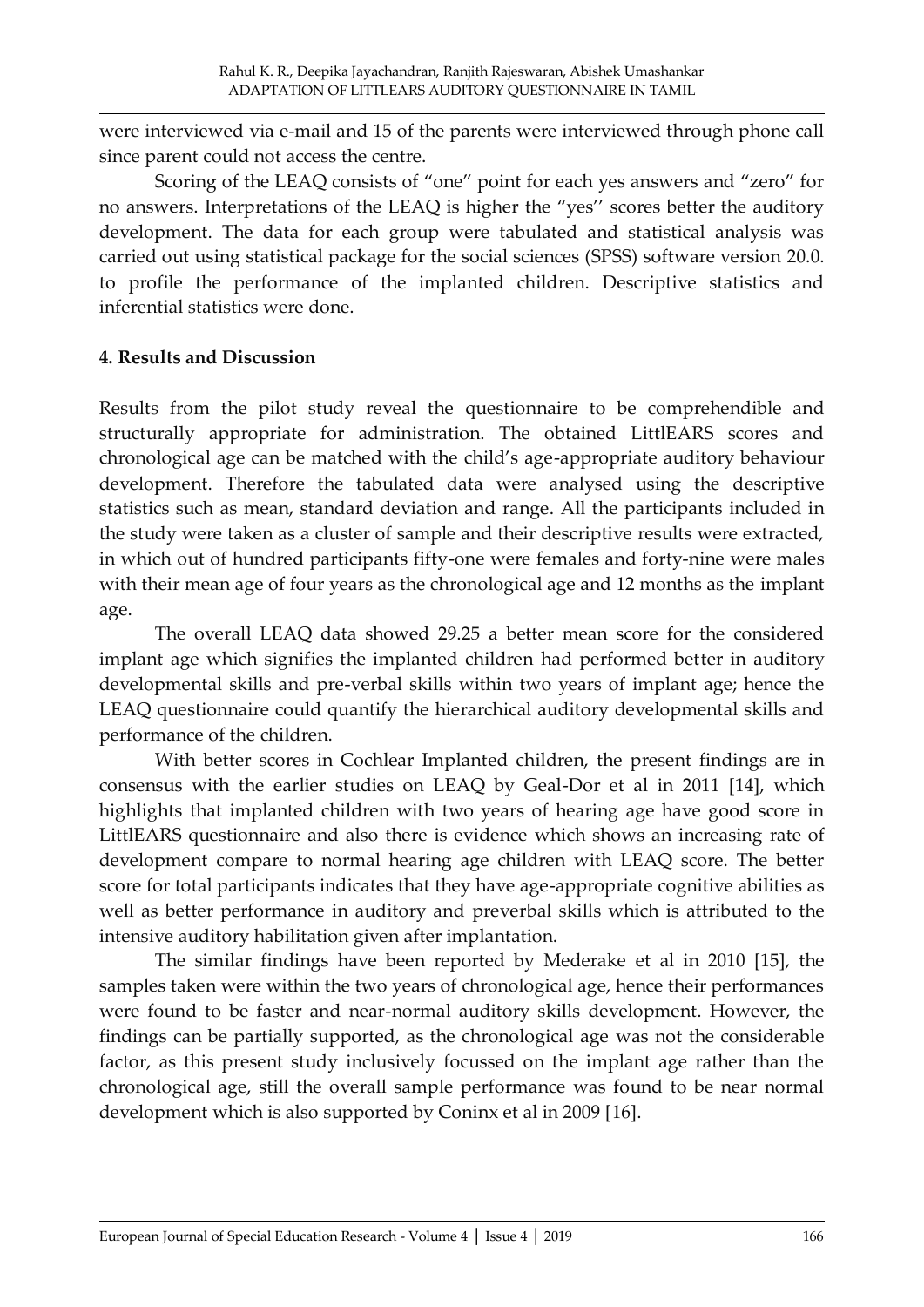| <b>Table 1:</b> Mean, standard deviation and range taken for |              |       |                           |
|--------------------------------------------------------------|--------------|-------|---------------------------|
| the total number of samples of cochlear implant children     |              |       |                           |
| N(Total samples)                                             | <b>Range</b> | Mean  | <b>Standard deviation</b> |
| 100                                                          | 18           | 29.25 | 4.15                      |

#### **5. Recommendations**

Though a cross sectional study was carried out in this paper, a longitudinal study would yield better results. The Tamil translated version of LEAQ done must be administered in a normal hearing Tamil speaking population to check the percentage of specificity. This tool can also be administered across different hearing devices (hearing aids to implants). A comparison between normal cochlear anatomy vs anomalous cochlea can be carried out to check the performance. This tool can be correlated with various objective tests to check the subjective vs objective correlation.

#### **6. Conclusion**

The general conclusion of study demonstrates that the LittlEARS Auditory Questionnaire is a promising tool to be used in clinical settings for very young children with hearing loss who received cochlear implants and implant age of two years and below. It is also a well-structured screening tool that can be used longitudinally, for children who underwent cochlear implant within two years of implant age. It also helps to collect information for follow-up testing and also for early intervention programmes or for screening children with normal hearing.

Hence the tool can be feasible to use at all populations if validated in accordance with the population's cultural and linguistic background.

#### **References**

[1] Coelho, A. C., Medved, D. M., & Brasolotto, A. G. (2015). Hearing loss and the voice. *An update on hearing loss*, 103-128.

[2] Mudry, A., & Mills, M. (2013). The early history of the cochlear implant: a retrospective. *JAMA Otolaryngology–Head & Neck Surgery*, *139*(5), 446-453.

[3] Coelho, A. C., Brasolotto, A. G., Bevilacqua, M. C., Moret, A. L. M., & Bahmad Júnior, F. (2016). Hearing performance and voice acoustics of cochlear implanted children. *Brazilian journal of otorhinolaryngology*, *82*(1), 70-75.

[4] Osberger, M. J., Zimmerman-Phillips, S., & Koch, D. B. (2002). Cochlear implant candidacy and performance trends in children. *Annals of Otology, Rhinology & Laryngology*, *111*(5\_suppl), 62-65.

[5] Lin, F. R., & Niparko, J. K. (2006). Measuring health-related quality of life after pediatric cochlear implantation: a systematic review. *International Journal of Pediatric Otorhinolaryngology*, *70*(10), 1695-1706.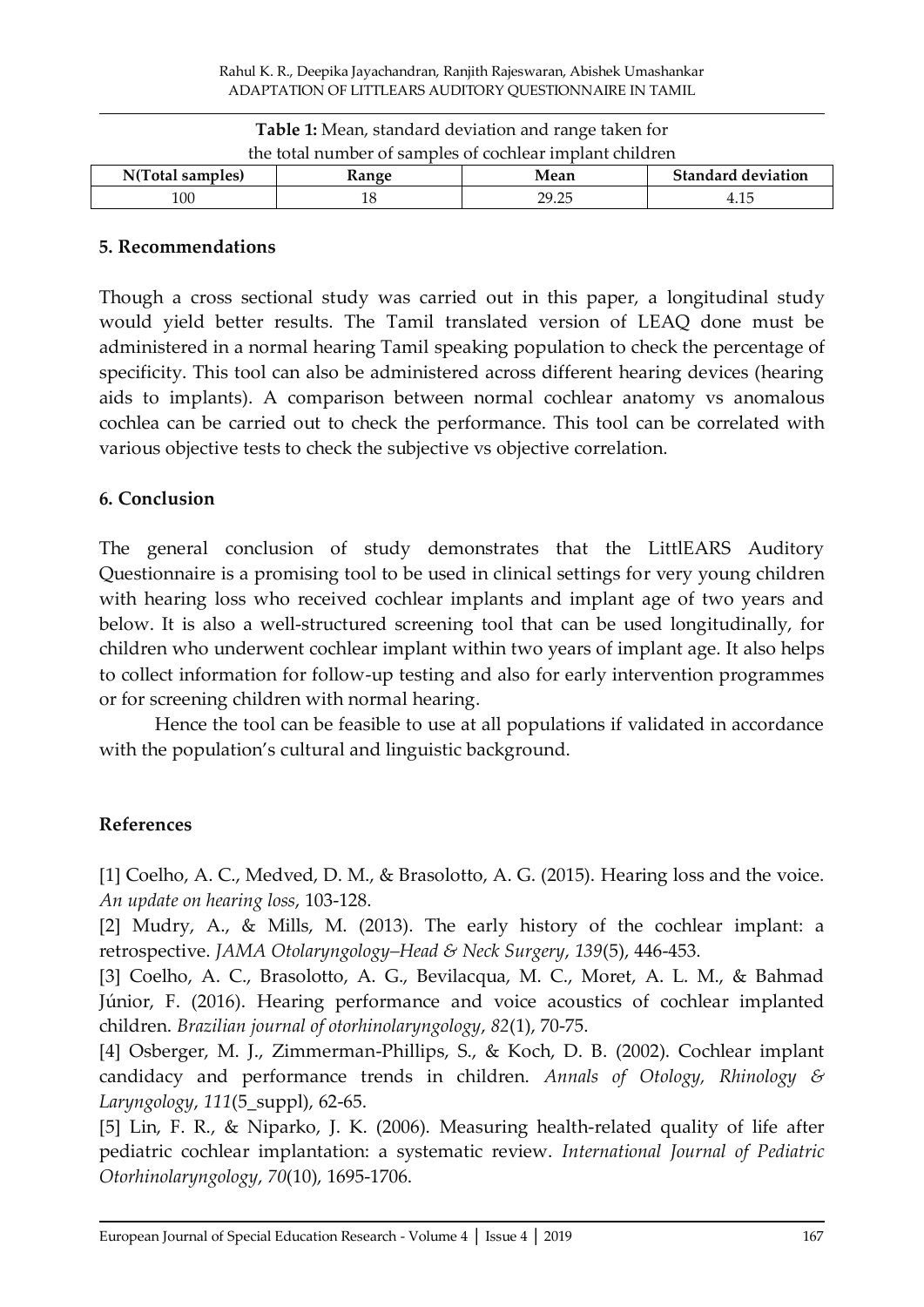[6] Archbold, S., Lutman, M. E., & Marshall, D. H. (1995). Categories of auditory performance. *The Annals of otology, rhinology & laryngology. Supplement*, *166*, 312-314.

[7] Allen, M. C., & Nikolopoulos, T. P. O! Donoghue GM (1998) Speech intelligibility in children after cochlear implantation. *Am J Otol*, *19*, 742-746.

[8] Robbins, A. M., Renshaw, J. J., & Berry, S. W. (1991). Evaluating meaningful auditory integration in profoundly hearing-impaired children. *The American journal of otology*, *12*, 144-150.

[9] Weichbold, V., Tsiakpini, L., Coninx, F., & D'haese, P. (2005). Development of a parent questionnaire for assessment of auditory behaviour of infants up to two years of age. *Laryngo-rhino-otologie*, *84*(5), 328-334.

[10] Wang, L., Sun, X., Liang, W., Chen, J., & Zheng, W. (2013). Validation of the Mandarin version of the LittlEARS® Auditory Questionnaire. *International journal of pediatric otorhinolaryngology*, *77*(8), 1350-1354.

[11] Obrycka, A., Pankowska, A., Lorens, A., Skarzynski, H., & Padilla, J. L. (2010). Validation of results of the Polish version of the LittlEARS Questionnaire. *Cochlear implants international*, *11*(sup1), 346-350.

[12] Negro, A. S. G., García, J. L. P., & Quevedo, M. S. (2016). Production and evaluation of a Spanish version of the LittlEARS® Auditory Questionnaire for the assessment of auditory development in children. *International journal of pediatric otorhinolaryngology*, *83*, 99-103.

[13] Hambleton, R. K., & Kanjee, A. (1995). Increasing the validity of cross-cultural assessments: Use of improved methods for test adaptations. *European Journal of Psychological Assessment*, *11*(3), 147-157.

[14] Geal-Dor, M., Jbarah, R., Meilijson, S., Adelman, C., & Levi, H. (2011). The Hebrew and the Arabic version of the LittlEARS® auditory questionnaire for the assessment of auditory development: results in normal hearing children and children with cochlear implants. *International journal of pediatric otorhinolaryngology*, *75*(10), 1327-1332.

[15] May-Mederake, B., Kuehn, H., Vogel, A., Keilmann, A., Bohnert, A., Mueller, S., ... & Streitberger, C. (2010). Evaluation of auditory development in infants and toddlers who received cochlear implants under the age of 24 months with the LittlEARS® Auditory Questionnaire. *International journal of pediatric otorhinolaryngology*, *74*(10), 1149- 1155.

[16] Coninx, F., Weichbold, V., Tsiakpini, L., Autrique, E., Bescond, G., Tamas, L., ... & Liang, W. (2009). Validation of the LittlEARS® Auditory Questionnaire in children with normal hearing. *International journal of pediatric otorhinolaryngology*, *73*(12), 1761-1768.